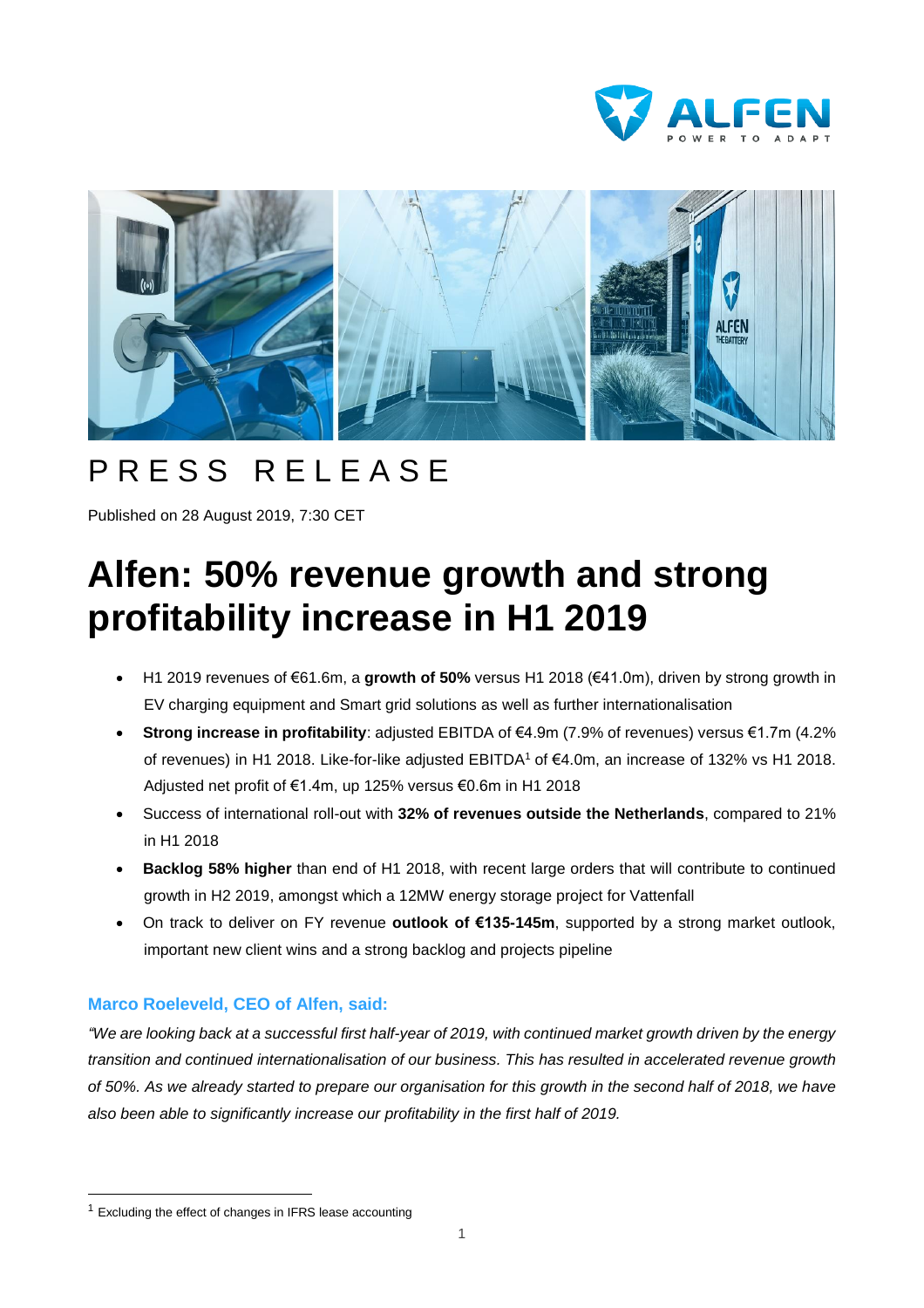Smart grids continued to benefit from the step-up in grid investments as well as fast growth of the solar PV market. An example is our project win for Pfalzsolar, to supply our smart grid solution to their 35MWp *Zuyderzon solar farm in the Netherlands. Our EV charging business line benefits from an accelerating uptake* of EVs and we have gained market share by for instance welcoming new important clients such as Deutsche *Telekom. Although the nascent energy storage market continued to be impacted by challenging business* cases in the first half-year, we have seen orders picking up recently including a 12MW storage project for *Vattenfall, which will contribute to the results in the second half-year of 2019.*

*We remain optimistic about the market outlook and our growth prospects and continue to invest in our business. We have further strengthened our organisation, expanded our production to further ramp-up volumes and invested in new product development. Our new line of EV chargers contains an entry-model* charger for the residential market, the Eve Single S, as well as dedicated products for the German and French *markets. In the energy storage segment, our new Mobile 2.0 solution offers improved features for mobile energy storage applications.*

*We reconfirm our medium-term objectives and continue executing our strategy of benefitting from high market growth, international expansion, cross-selling opportunities between our business lines and our expanding service offering. For the full year of 2019, we reconfirm our revenue outlook of €135m to €145m."*

*ALMERE, THE NETHERLANDS – Alfen N.V. (AEX: ALFEN), specialist in energy solutions for the future, today reports its condensed consolidated financial statements for the first half-year of 2019 with strong revenue and EBITDA growth, benefitting from the accelerating energy transition.*

| <b>Financial highlights</b> |  |  |  |  |  |
|-----------------------------|--|--|--|--|--|
|-----------------------------|--|--|--|--|--|

| In $\epsilon$ millions            | H1 2019 | H1 2018 |  |  |
|-----------------------------------|---------|---------|--|--|
| Revenues and other income         | 61.6    | 41.0    |  |  |
| Y-o-y growth                      | 50%     | 32%     |  |  |
| <b>Gross margin</b>               | 22.3    | 12.5    |  |  |
| As % of revenues and other income | 36.1%   | 30.7%   |  |  |
| <b>Adjusted EBITDA*</b>           | 4.0     |         |  |  |

\*Excluding the effect of changes in IFRS lease accounting. Including these changes, the adjusted EBITDA was €4.9m

**Revenues** and other income increased by 50% from €41.0m in the first half-year of 2018 to €61.6m in the first half-year of 2019, driven by strong market growth and further bolstered by internationalisation, cross-selling and service. The company's revenues show a historical seasonal pattern with increased levels of activity in the second half of the year.

In the Smart grids business line, H1 2019 revenues were €47.2m, compared with €29.8m in the first half of 2018. Alfen benefitted from continued grid investments, a strong market environment for projects in the solar PV sector and increasing revenues from service. Alfen Elkamo contributed €8.9m to H1 2019 revenues and is benefitting from grid investments in Finland, further expansion to Sweden and cross-sell opportunities based on Alfen's position in EV charging and energy storage.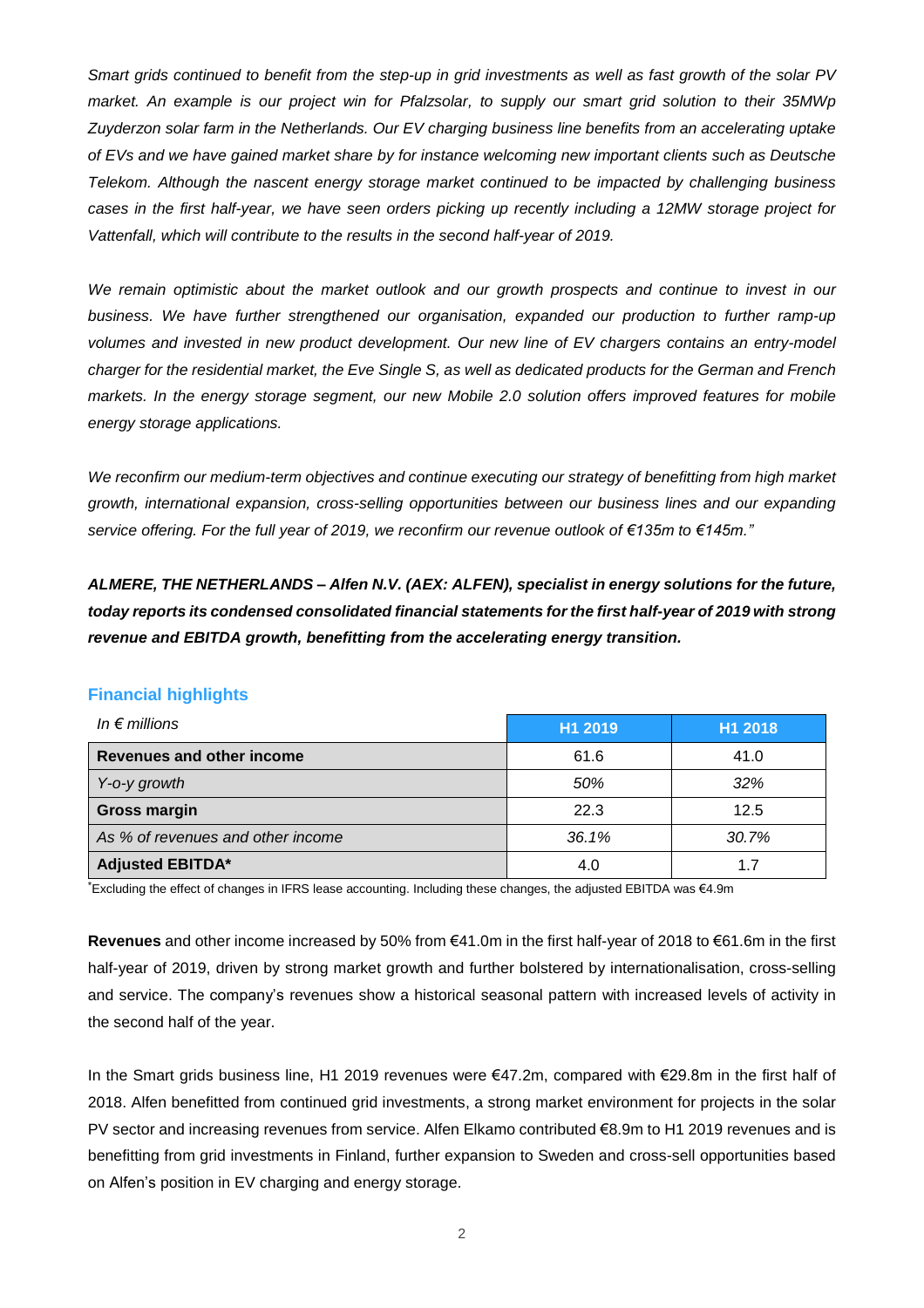H1 2019 revenues in the electric vehicle ("EV") charging business were €9.7m, compared with €5.6m in the first half of 2018. This increase is driven by a growing market for electric vehicles, increasing volumes under framework agreements that have been set-up over the past years, new client wins and further internationalisation. Alfen also increasingly benefits from large international accounts, such as energy utilities, that embrace EV charging as part of their customer offering across their markets.

H1 2019 revenues and other income in the Energy storage business line were €4.7m, compared with €5.6m in the first half of 2018. Business cases in the nascent energy storage market continued to be challenging in the first half of 2019 resulting in postponed decision making across the sector. In this market dynamic, Alfen's proven track record across multiple storage applications is playing to its advantage. For example, Alfen has supplied various mobile energy systems providing peak shaving at festivals and EV fast charging stations. Despite a relatively slow start of the year, Alfen's projects pipeline has been growing and Alfen maintains its strong position in the market. Alfen has seen orders picking up in recent months that will contribute to H2 2019. Recent orders include a 12MW energy storage project for Vattenfall and a 1MW storage project for Solarigo.

**Gross margin** increased from 30.7%<sup>2</sup> in the first half-year of 2018 to 36.1% in the first half-year of 2019, a result of Alfen's strong market position, leverage from increased scale, a shift towards increasingly complex solutions and favourable product mix effects.

**Personnel costs** increased by 71% to €13.3m compared with €7.8m in the first half-year of 2018. FTEs increased from 262 at 30 June 2018 (410 at 31 December 2018) to 457 at 30 June 2019, including 83 FTEs at Alfen Elkamo. Part of this increase in FTEs is a result of replacing external hires, that were contracted in H2 2018 to accommodate a hampering supply chain, which has further stabilised during the first half of 2019.

**Other operating cost** increased by 22% to €4.4m compared with €3.6m in the first half-year of 2018. The H1 2019 operating cost excludes €0.9m as a result of changed lease accounting under IFRS.

**Adjusted EBITDA** amounted to €4.9m (7.9% of revenues). Excluding a €0.9m positive effect of changed lease accounting under IFRS, adjusted EBITDA was €4.0m (6.5% of revenues), an increase of 132% compared to €1.7m (4.2% of revenues) in H1 2018. EBITDA adjustments in the first half-year of 2019 amounted to €0.4m (versus €0.6m in the first half-year of 2018) and comprised of share-based payment expenses, audit cost for new IFRS accounting standards and a related party consultancy fee.

**Adjusted net profit** grew with 125% from €0.6m in the first half-year 2018 to €1.4m in the first half-year 2019.

**Capex** amounted to €3.2m as compared to €2.1m in the same period of 2018. Capex in H1 2019 includes investments in expanding warehousing and production for the Smart grids and EV charging business lines, as well as €2.0m of capitalised development costs which demonstrates the company's continued efforts to invest in innovations for the future.

<sup>&</sup>lt;sup>2</sup> Compared to the H1 2018 report, adjusted for changed financial instrument accounting of IFRS 9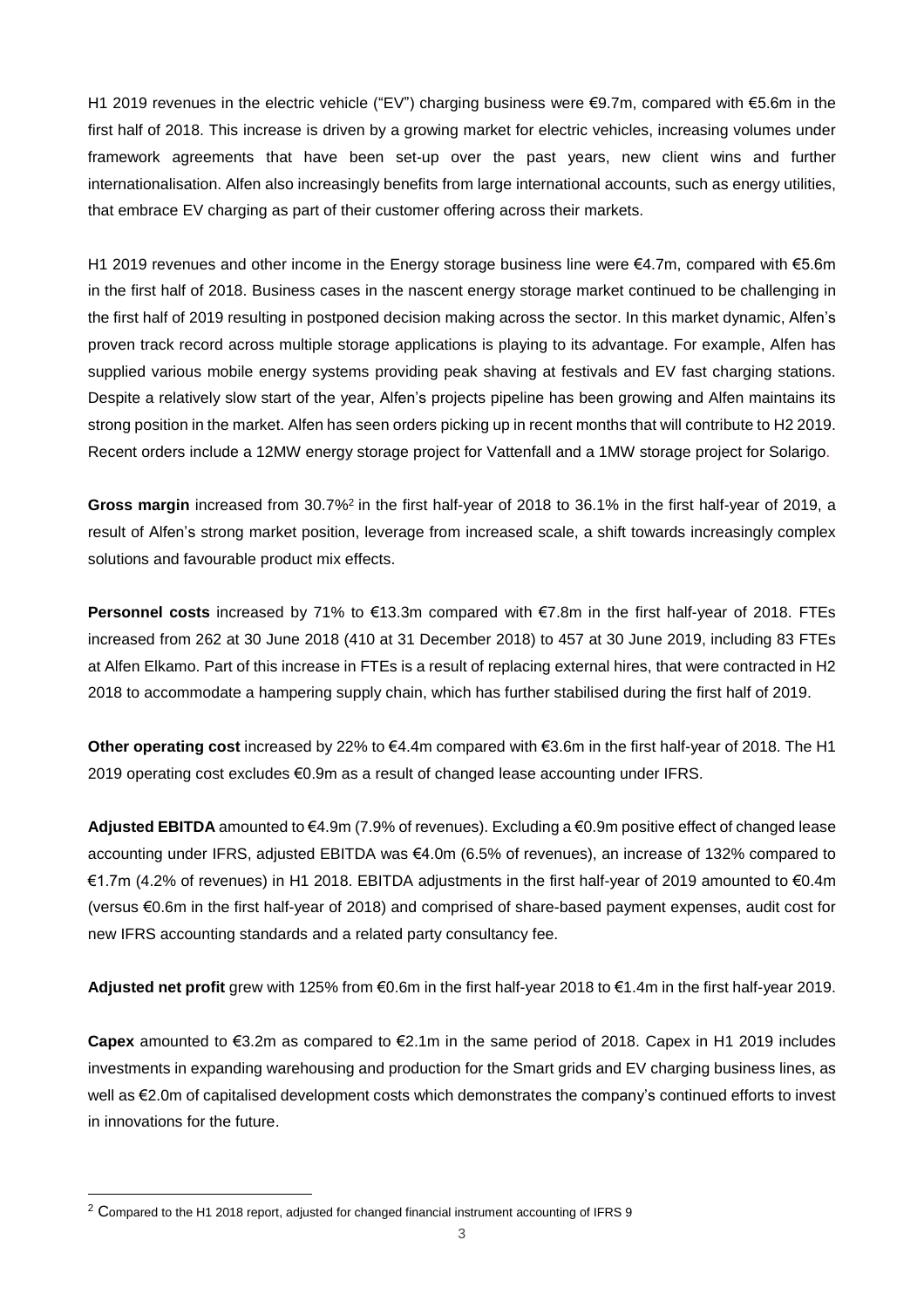**Operating cash flow** was €0.8m negative, compared with €1.2m negative in the same period in 2018. The H1 2019 operating cash flow excludes €0.9m as a result of changed lease accounting under IFRS.

**Net debt position** at 30 June 2019 amounted to €29.7m, compared to €24.5m at 1 January 2019<sup>3</sup> . As a result of the changed lease accounting under IFRS, net debt at 1 January 2019 increased by €7.8m and net debt at 30 June 2019 increased by €8.1m. Working capital<sup>4</sup> increased to €8.8m (versus €5.0m at 1 January 2019<sup>5</sup> ) due to pre-deliveries in the supply chain to cover the summer period, seasonality and increased stock levels reflecting further growth of the business.

#### **Progress against strategy**

Alfen is making strong progress in executing its growth strategy: 1) benefitting from strong market growth, 2) further internationalisation, 3) increasing cross-selling opportunities between its three business lines and 4) expanding its service offering.

**Market growth** driven by the energy transition continues.

- Smart grid solutions: Grid investments continued to grow, driven by a shift from central to decentral power generation, higher peak powers from renewable energy and the electrification of energy demand (e.g. EVs and the plans of the Dutch government to replace the use of natural gas with electricity). Investments in large solar PV farms are growing, requiring connections to the grid as well as local micro-grids for which Alfen introduced a unique tailored solution in 2018. The market for solar PV in the Netherlands is expected to continue to develop favourably, with a CAGR of 37% between 2019 and 2023<sup>6</sup>. Alfen's revenues in the Smart grid solutions business line are increasingly diversifying from grid operators to a broader customer base.
- EV charging: The number of electric vehicle registrations (including plug-in hybrid) in Europe increased by 41% between Q1 2018 and Q1 2019 7 . New electric vehicles require more chargers at home, office and public locations. The outlook for EV chargers in Europe remains positive, with a CAGR of 37% between 2018 and 2022<sup>8</sup>. The growing penetration of EVs is increasingly causing local constraints in the electricity grid, which can be mitigated by applying smart chargers, smart grid upgrades and energy storage, or a combination of these. In the UK, a grant for EV charging equipment (OLEV) requires all home chargers to use innovative 'smart' technology by July 2019, playing into Alfen's favour given the company's strong position in smart charging.
- Energy storage: As a result of the nascent stage of the energy storage market, business cases in the industry continued to be challenging. However, the market fundamentals for energy storage remain strong, driven by an increasing share of renewables, the uptake of EVs and (new) applications such as clean energy supply at events or construction sites. This is further strengthened by a continuation of declining battery prices, primarily driven by car manufacturers' battery investments. Additionally, more and more companies are expressing their ambitions with regards to energy storage. Alfen's proven track record across all major storage applications is playing to its advantage. Recent

 $\overline{a}$ 

<sup>3</sup> Unaudited, including IFRS16 adjustment for changed lease accounting

<sup>&</sup>lt;sup>4</sup> Calculated as total current assets excluding cash and cash equivalents, minus total current liabilities excluding bank overdrafts

<sup>5</sup> Unaudited, including IFRS16 adjustment for changed lease accounting

<sup>6</sup> Source: SolarPower Europe

<sup>7</sup> Source: European Automobile Manufacturers Association; Note: Q2 figures will be published on 4 September 2019

<sup>8</sup> Source: Navigant research, June 2019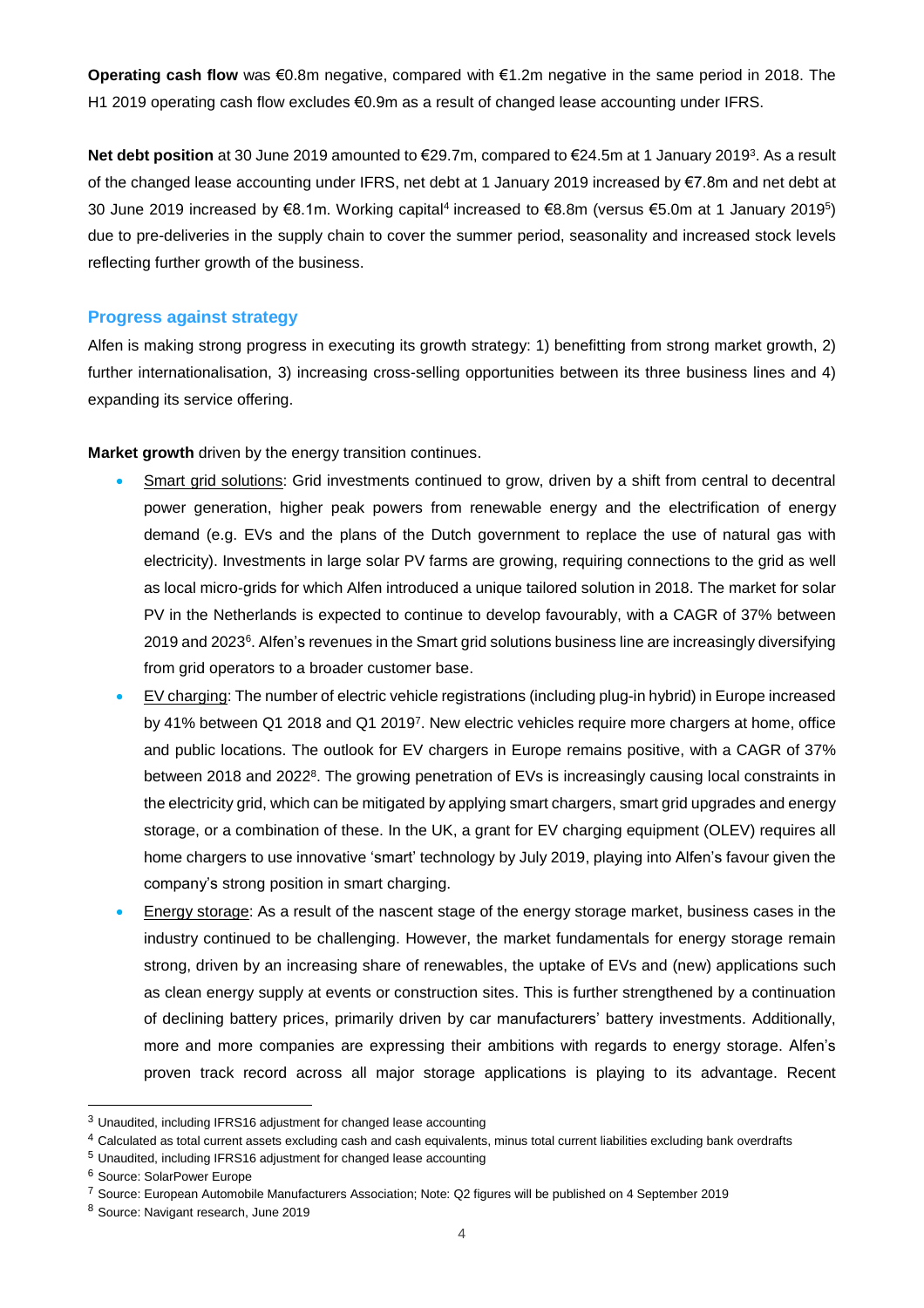investments in the next generation mobile energy storage systems and in new, higher capacity, large systems position Alfen well for benefitting from the anticipated market growth.

**Internationalisation** of Alfen's business continued, with revenues outside the Netherlands growing to 32% in the first half-year of 2019 as compared to 21% in the same period in 2018. In addition to its international sales organisations in Belgium, Germany (including Austria and Switzerland), United Kingdom, France, Finland and Sweden, Alfen further expanded to Norway in the first half of 2019. In Finland and Sweden, Alfen Elkamo is expected to further benefit from programs to replace overhead distribution lines with underground cables, requiring new secondary substations.

**Cross-selling** - Alfen believes to be unique in the fact that it offers integrated solutions across its three business lines. Therefore, Alfen not only benefits from positive market dynamics in each of its business lines, but also from cross-selling and integrating solutions between its business lines. As the energy transition evolves, more and more complex challenges arise for which a holistic integrated approach is required. For example, Alfen was selected by Caparis, a Dutch social workplace, to provide integrated smart grid, electric vehicle charging and energy management solutions at two of its sites in the Netherlands. The projects' objectives are to maximise use of self-generated solar and promote the use of clean vehicles.

**Service** is an important strategic pillar of the company. In the Smart grid solutions business line Alfen is benefitting from new service propositions for solar PV farms as well as for transformer substations connected to (fast) EV charging hubs. To prepare for further internationalisation of its business, Alfen has lined-up international service partners for its EV charging business in Norway, Sweden, France, Spain, Portugal and Italy (on top of existing service offering in the Netherlands, Belgium, Germany, UK and Finland). In all its business lines, Alfen is benefitting from a growing installed base, for which it is increasingly offering service internationally.

#### **Important wins and outlook**

During the first part of 2019, Alfen enjoyed many important new client and project wins. Some examples include:

- Smart grid solutions:
	- Pfalzsolar (part of the German energy provider Pfalzwerke): Alfen selected to realise microgrid for 35MWp Zuyderzon solar park in Almere, the Netherlands
	- Jämtkraft: Alfen Elkamo was selected as a preferred supplier of secondary substations to a group of 19 Swedish grid companies who joined forces in their procurement efforts for a 3 year long agreement, which can be extended for an additional 2 years
	- $\circ$  NAM: Selected to realise a 10MW grid connection to electrify onshore and offshore assets in order to reduce greenhouse gas emissions
- EV charging equipment:
	- Deutsche Telekom: New framework agreement with Comfortcharge, group company of Deutsche Telekom, to install Alfen's charging units at Deutsche Telekom facilities across Germany and offer charging solutions to its customers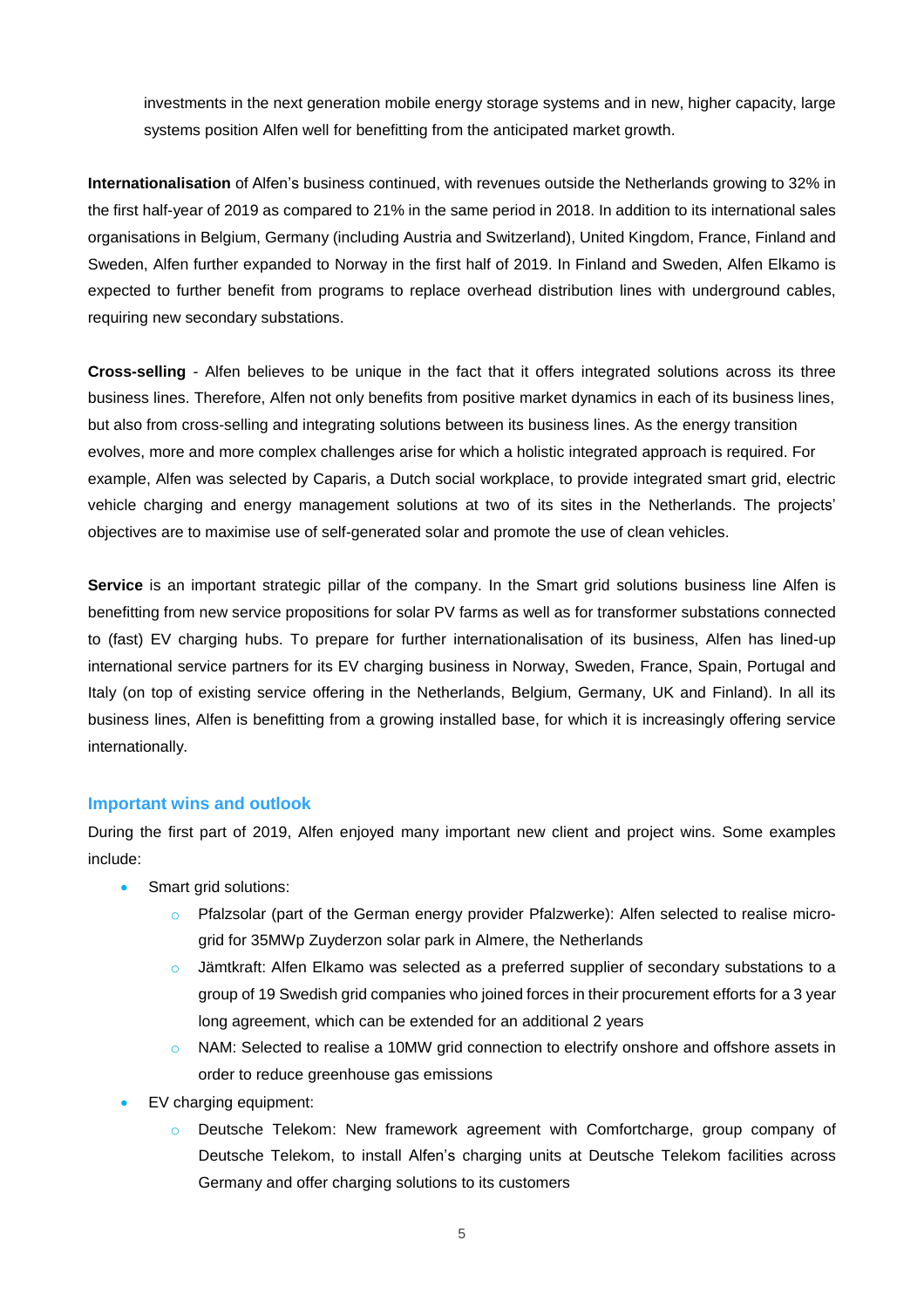- o Provinces of Groningen and Drenthe with Allego: Alfen was selected by Allego to supply 1,000 public chargers over the coming three years to the local municipalities in the Dutch provinces Groningen and Drenthe, including a 10 year service contract
- JoJu: New framework agreement with JoJu Solar in the UK to supply smart chargers to its customers, particularly local authorities in the south of England
- Energy storage systems:
	- o Vattenfall Haringvliet: 12MW energy storage project connected to Vattenfall's wind- and solar PV project in Haringvliet, the Netherlands
	- o Smappee: 2.5MWh battery energy storage system for Smappee's new HQ in Kortrijk, Belgium, together with 5MVA grid connection to the Fluvius distribution grid
	- Solarigo: 1MW stationary energy storage solution providing grid balancing services for Finland's largest solar PV farm

Alfen anticipates positive market developments in all its business lines. The markets for Smart grid solutions and EV charging are expected to remain strong, and the energy storage market continues to mature with strong market fundamentals. Alfen increasingly benefits from repeat customers as well as its ability to offer integrated solutions. Furthermore, Alfen expects to further benefit from its expanded international footprint and plans to continue expanding its international presence.

Investments in production, that were initiated in the first half of 2019, will support a production scale-up and drive further efficiencies. Production volumes in Smart grids (excluding Alfen Elkamo) increased from approximately 700 substations in H1 2018 to approximately 980 in H1 2019<sup>9</sup>. These production investments will contribute to allow total production volumes to increase by approximately 60% (on a one-shift basis and depending on product mix). Production volumes in EV charging increased from 5.5k charge points in H1 2018 to 9.6k in H1 2019<sup>10</sup>. New production investments will contribute to allow total production volumes to increase by more than 150% (on a one-shift basis and depending on product mix).

A continuous focus on innovation demonstrates Alfen's leading position in the market. New product introductions that are expected to contribute to the second half of 2019 include an entry-model EV charger for the residential market, dedicated EV charging products for the German (fully Eichrecht compliant) and French markets and a second generation mobile energy storage system.

Based on the first half-year performance and current revenue visibility, the company reconfirms its full-year 2019 revenue outlook of €135-145m. This growth outlook is supported by a 58% larger backlog than end of H1 2018, a strong projects pipeline and customers' guidance on 2019 volumes under Alfen's framework agreements.

*The half-year report 2019 is available in the Investor Relations section of the website www.alfen.com.*

 $\mathcal{L}_\mathcal{L} = \{ \mathcal{L}_\mathcal{L} = \{ \mathcal{L}_\mathcal{L} = \{ \mathcal{L}_\mathcal{L} = \{ \mathcal{L}_\mathcal{L} = \{ \mathcal{L}_\mathcal{L} = \{ \mathcal{L}_\mathcal{L} = \{ \mathcal{L}_\mathcal{L} = \{ \mathcal{L}_\mathcal{L} = \{ \mathcal{L}_\mathcal{L} = \{ \mathcal{L}_\mathcal{L} = \{ \mathcal{L}_\mathcal{L} = \{ \mathcal{L}_\mathcal{L} = \{ \mathcal{L}_\mathcal{L} = \{ \mathcal{L}_\mathcal{$ 

 $\overline{a}$ 

<sup>&</sup>lt;sup>9</sup> Smart grids production volumes were approximately 750 substations in H2 2018. Production volumes of Elkamo were approximately 360 substations in H2 2018 and 400 in H1 2019

<sup>10</sup> EV charging production volumes in H2 2018 were approximately 6.7k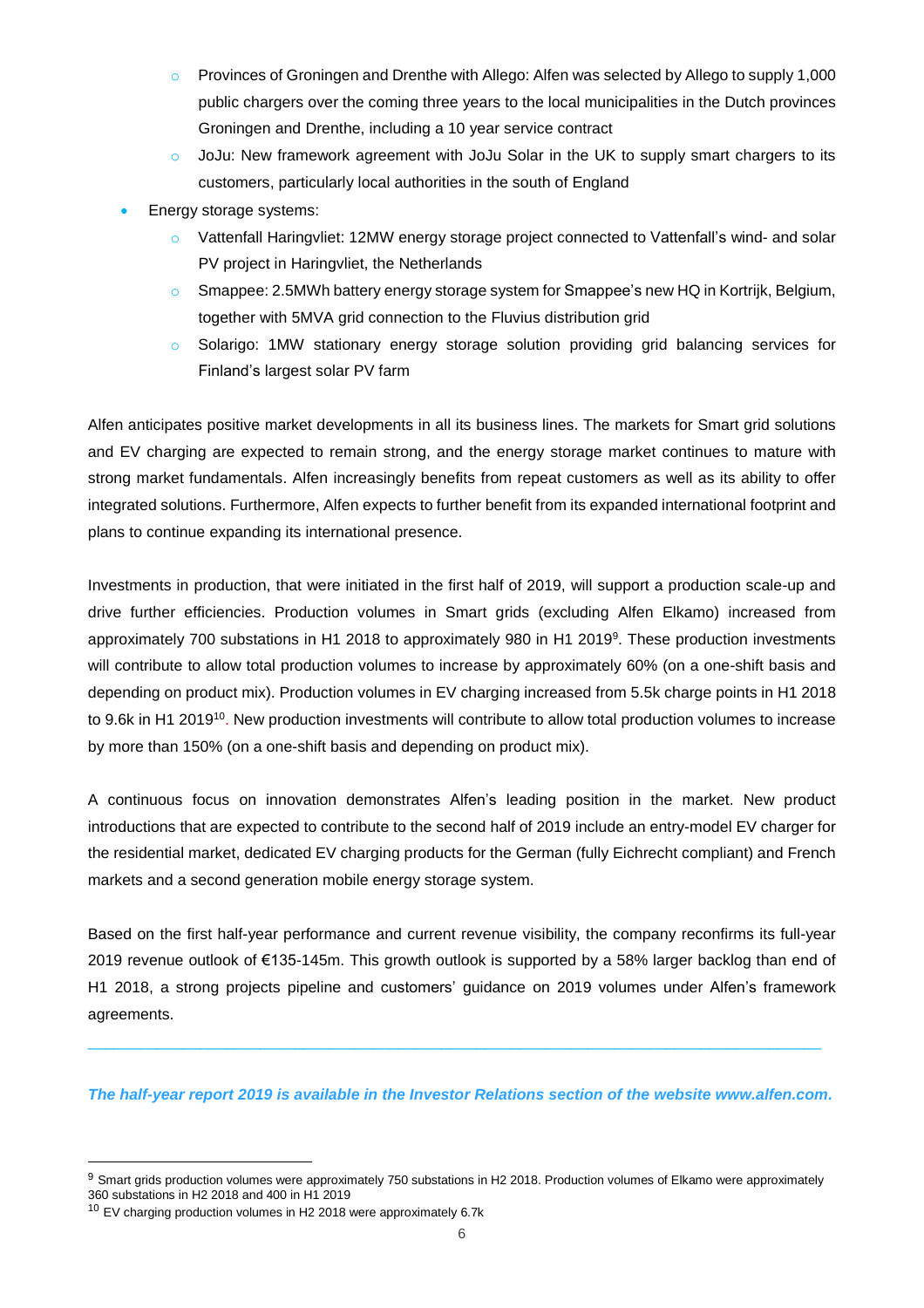#### *Analyst call / webcast*

Alfen will host an analyst call and webcast at 11:00 CEST on 28 August 2019 to comment on the 2019 H1 results. Please see ir.alfen.com for details to participate.

#### *Financial calendar*

Capital Markets Day: Alfen will host a Capital Markets Day in Q4 2019, of which a date and further details will be published on the Investor Relations section of the website www.alfen.com.

FY 2019 results: Wednesday 19 February 2020

#### *About Alfen*

Netherlands-based Alfen is operating internationally in the heart of the energy transition, as a specialist in energy solutions for the future. With its 80-years' history, Alfen has a unique combination of activities. Alfen designs, develops and produces smart grids, energy storage systems, and electric vehicle charging equipment and combines these in integrated solutions to address the electricity challenges of its clients. Alfen has a market leading position in the Netherlands and experiences fast international growth benefitting from its first mover advantage. For further information see Alfen's website at: [www.alfen.com.](http://www.alfen.com/)

#### *For enquiries, please contact:*

Investor relations: *Mr. Adriaan van Tets, IR manager Alfen, phone +31 (0) 36 549 34 00, email [ir@alfen.com](mailto:ir@alfen.com)*

Hefbrugweg 28 1332 AP Almere, The Netherlands Phone: +31 (0) 36 549 34 00 [info@alfen.com](mailto:info@alfen.com) / www.alfen.com

#### *Notes to the press release*

This is a public announcement by Alfen N.V. pursuant to section 17 of the European Market Abuse Regulation (596/2014). This public announcement does not constitute an offer, or any solicitation of any offer, to buy or subscribe for any securities in Alfen N.V.

The reported data in this press release have not been audited.

#### *Forward looking statements*

This press release may include forward-looking statements. All statements other than statements of historical facts may be forward-looking statements. These forward-looking statements may be identified by the use of forward-looking terminology, including the terms such as guidance, expected, step up, announced, continued, incremental, on track, accelerating, ongoing, innovation, drives, growth, optimising, new, to develop, further, strengthening, implementing, well positioned, roll-out, expanding, improvements, promising, to offer, more, to be or, in each case, their negative or other variations or comparable terminology, or by discussions of strategy, plans, objectives, goals, future events or intentions. Forward-looking statements may and often do differ